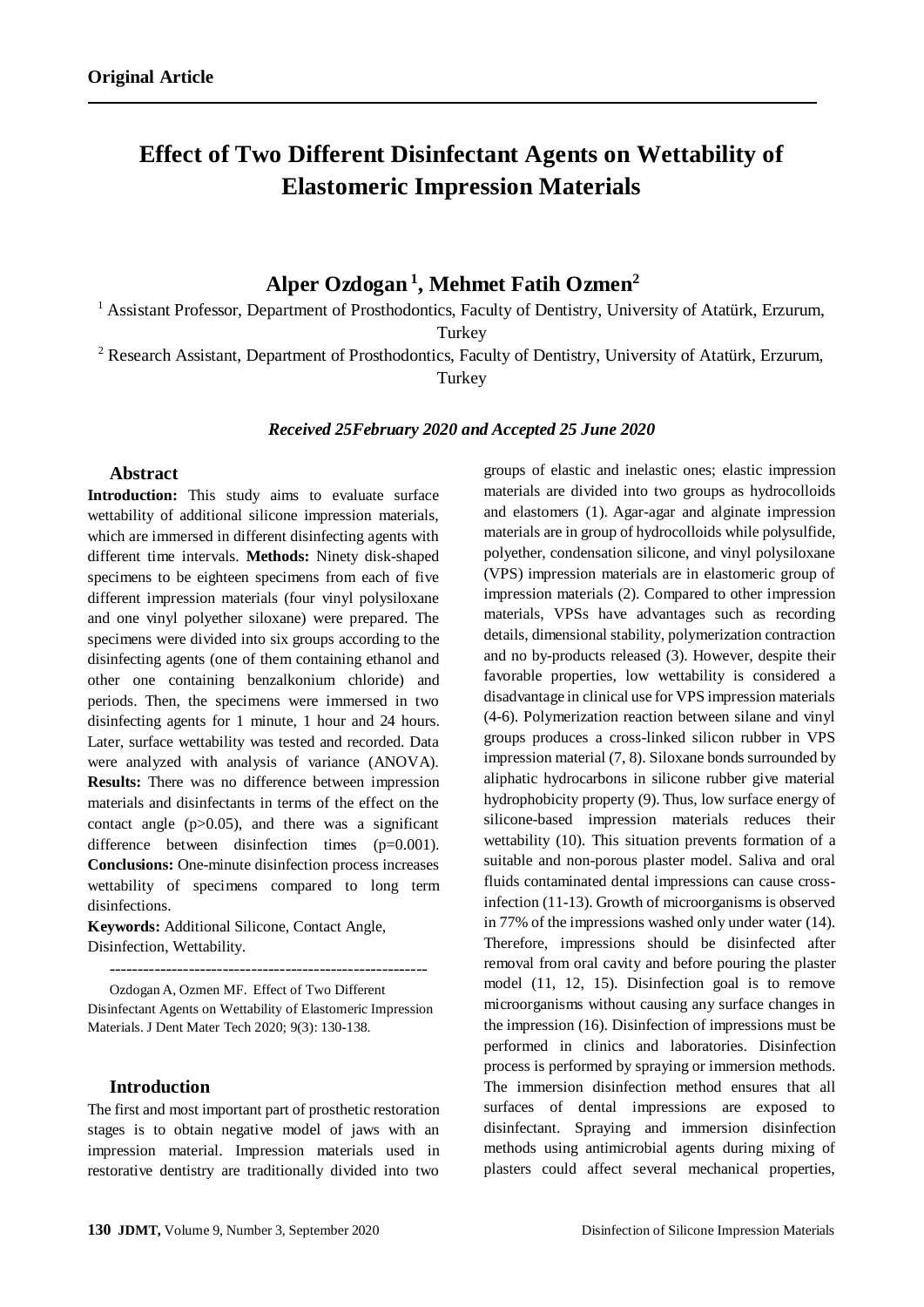including application time and dimensional stability in impressions and models (17). For disinfection of impressions, agents such as glutaraldehyde, iodophor, sodium hypochlorite, ethyl alcohol, isopropyl alcohol, benzalkonium chloride, and chlorhexidine are used (18). The term "wetting" can simply be named as a coating of a surface by a liquid (19). However, wetting may be defined physically as the contact angle formed between a liquid drop in thermal equilibrium and a horizontal surface (20). Depending on the surface type and liquid type, droplet can be of various shapes (21). Specifically, the "contact or wetting angle" is the angle formed at the interface between the droplet and the horizontal surface (21). In general, smaller contact angle indicates good wettability, and greater contact angle indicates poor wettability (7, 22). Hydrophilicity, which is the measure of the liquid's capability of dispersing onto a surface, can be quantitatively analyzed by using dynamic contact angle analysis (23, 24). This video-based drop shape analysis system can easily capture and measure contact angles, which change from initial contact, by analyzing a series of high-resolution sessile drop images (23, 24). To determine the hydrophilicity of impression materials, contact angle measurement between distilled water drop and flat surface of the material is a conventional method (25). This study aims to evaluate surface wettability of additional silicone impression materials, which are immersed in different disinfecting agents for different periods of time. The first hypothesis of the study is that wettability of specimens will vary according to impression materials, type of disinfectants and disinfection times, and the second hypothesis is that wettability of impression materials will decrease as the residence time in the disinfectant increases.

### **Materials and Methods**

For this study 90 disk-shaped specimens 15 mm in diameter and 5 mm in height were prepared. Five different impression materials were used and 18 specimens were assigned to each one. Four of the used impression materials were selected to be of vinyl polysiloxane (VPS) formula, 1 of them was selected to be of vinyl polyether siloxane (VPES) formula and heavy body form. Molds with similar sized slots were used as specimens which allowed making at least ten specimens at the same time. The mold was placed on a clean and flat surface to ensure smoothness of the mold specimen surfaces. Then cartridge of the impression material was placed in silicone mixing device (Pentamix 2; 3M ESPE, Seefeld, Germany) and the device was operated. Homogeneously mixed impression materials were applied inwards of these slots. After the cavity structures were filled, a glass slab was placed in a way that it came on top of the impression materials and the same researcher applied equal force to each impression material specimen. Following hardening of the impression materials, specimens were carefully removed from the slots. The specimens obtained from each impression material were randomly divided into six groups with three specimens in each group according to disinfectant type and disinfection time. Two different alcohol-based impression disinfectants that are commonly used in our clinic were selected in this study. Disinfection was performed by immersion method, and time period of specimens immersed in disinfectant was determined to be 1 minute, 1 hour, and 24 hours. Table I provides information on impression materials and disinfectants used in this study. After disinfection process, specimen surfaces were washed under running water and dried thoroughly, and were subjected to surface wettability (contact angle) testing by same researcher in the Attention Thea Flex (Biolin Scientific AB, Vastra Frölunda, Sweden) device. A drop of distilled water was dropped on specimen surface while impressions were at the focal point of camera. It was in a range of 0-10 seconds, at 24 °C for each specimen. Dispersion of water was observed by a camera, and a 10 second video was recorded. The contact angle values for each specimen were obtained from right, left, and middle regions, and for one specimen, a total of 140 measurements were obtained in the range of 0-10 seconds separately for each angle. By taking the average of these measurements, mean contact angle value of each specimen in the 0-10 s range was obtained, and images were saved. The data were evaluated in ANOVA test according to 5x2x3 factorial arrangement to test the statistical differences among group means in the SPSS 20.0 statistics package software (IBM Corp. Released 2011. IBM SPSS Statistics for Windows, Version 20.0. Armonk, NY: IBM Corp.). Duncan's multiple range test was used to separate means, and differences were considered statistically significant at *P*<0.05.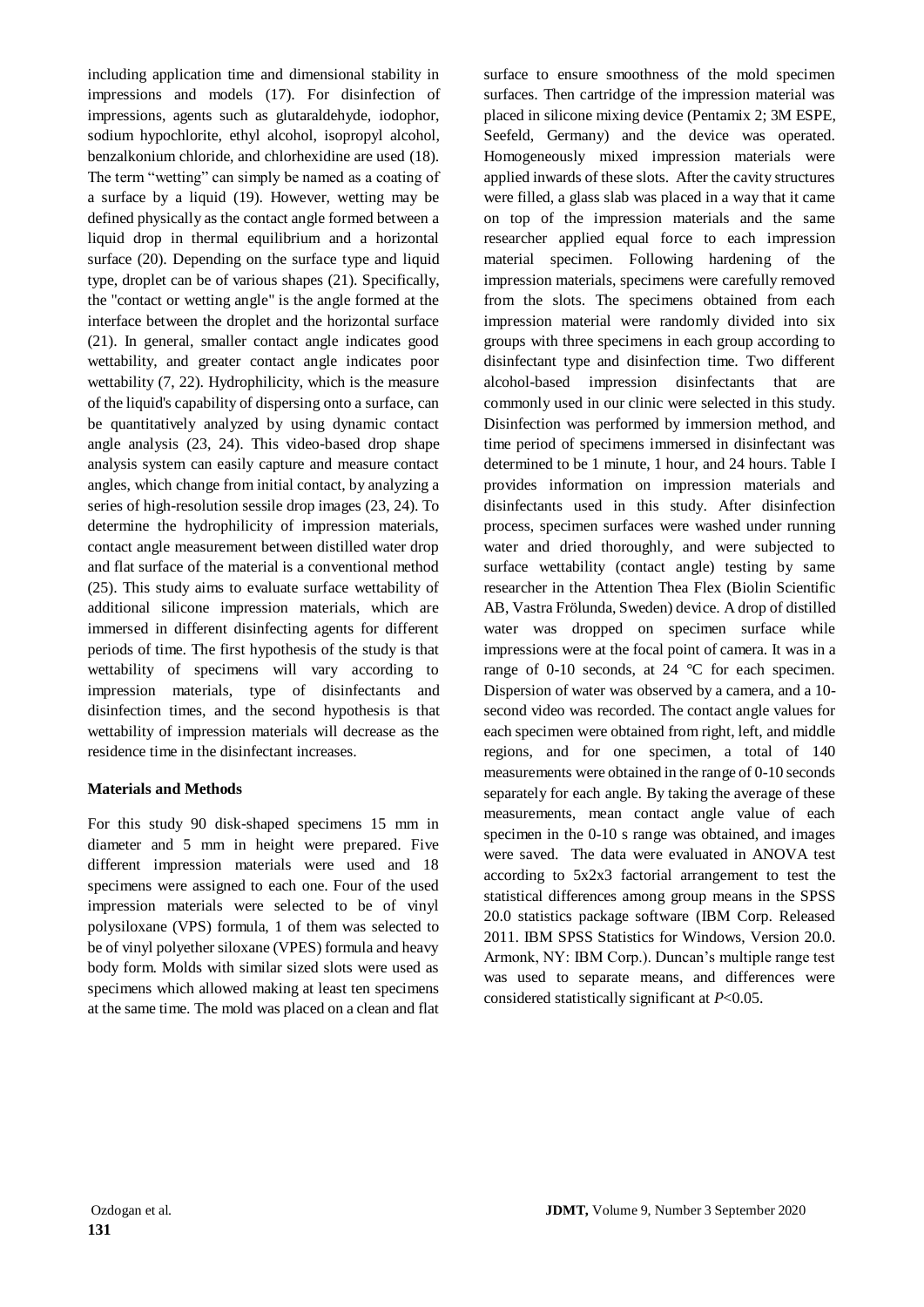**Table I.** The impression materials and disinfection agents used in the study

| Product/batch number                | <b>Manufacturer</b>                                       | <b>Type</b>           |
|-------------------------------------|-----------------------------------------------------------|-----------------------|
| elite HD+ maxi tray material/292501 | Zhermack; Badia Polesine, Italy                           | <b>VPS</b>            |
| hydrorise maxi heavy body/296610    | Zhermack; Badia Polesine, Italy                           | <b>VPS</b>            |
| Variotime heavy tray/K010178        | Kulzer GmbH; Hanau, Germany                               | <b>VPS</b>            |
| EXA'lence heavy body/1704121        | GC Europe NV; Leuven, Belgium                             | <b>VPES</b>           |
| V-Posil heavy soft fast/V804021     | VOCO GmbH; Cuxhaven, Germany                              | <b>VPS</b>            |
| Zeta $7 \text{ Spray}/257322$       | Zhermack; Badia Polesine, Italy                           | Ethanol               |
| Cavex Impresafe/16-12521            | BV:<br>Haarlem.<br>Holland<br>Cavex<br><b>Netherlands</b> | Benzalkonium chloride |

#### **Results**

After analyzing results, it was observed that there was a statistically significant difference in interactions of impression material-disinfectant-disinfection time (P<0.05). There was a significant difference between the disinfection times  $(P=0.001)$ , however there was no statistically significant difference between impression materials and disinfectants (P>0.05) (Table II). According to results of Duncan's multiple comparison test, a statistically significant difference was determined between disinfection time of 1 minute and disinfection times of 1 hour and 24 hours. Smaller contact angle values were achieved with disinfection for 1 minute.

As a result of the two-factor treatment means for the disinfectants; Cavex Impresafe showed statistically significant difference (P<0.01), but Zeta 7 Spray did not show statistically significant difference in interactions of impression materials - disinfection times (P>0.05). As a result of two-factor treatment means for the disinfection times; disinfection of 1 minute showed statistically significant difference (P<0.05), the other disinfection times did not show statistically significant differences (P>0.05) in interactions of impression materials disinfectants. The lowest contact angle value was seen in the EXA'lence specimen immersed in Zeta 7 Spray for 1 minute (100.66±11.66), while the highest contact angle value was seen in the V-Posil specimen immersed in Cavex Impresafe for 24 hours  $(120.57\pm0.89)$ . The least squares means, standard deviations, and in-group comparisons of each materials were presented in Table III, and the contact angle images were demonstrated in Figure 1 and 2. The plots of interactions of groups are presented in Figure 3 and 4.

**Table II.** Variance analysis table and Interactions of contact angle values of the groups

| Variance components                        | df             | Mean Square | $\mathbf F$ | Sig. |
|--------------------------------------------|----------------|-------------|-------------|------|
| <b>Impression Materials</b>                | $\overline{4}$ | 17.633      | .740        | .568 |
| Disinfectants                              | 1              | 63.706      | 2.675       | .107 |
| Disinfection Times                         | 2              | 201.565     | 8.463       | .001 |
| <b>Impression Materials* Disinfectants</b> | $\overline{4}$ | 35.741      | 1.501       | .213 |
| Impression Materials* Disinfection Times   | 8              | 42.243      | 1.774       | .100 |
| Disinfectants* Disinfection Times          | 2              | 162.935     | 6.841       | .002 |
|                                            |                |             |             |      |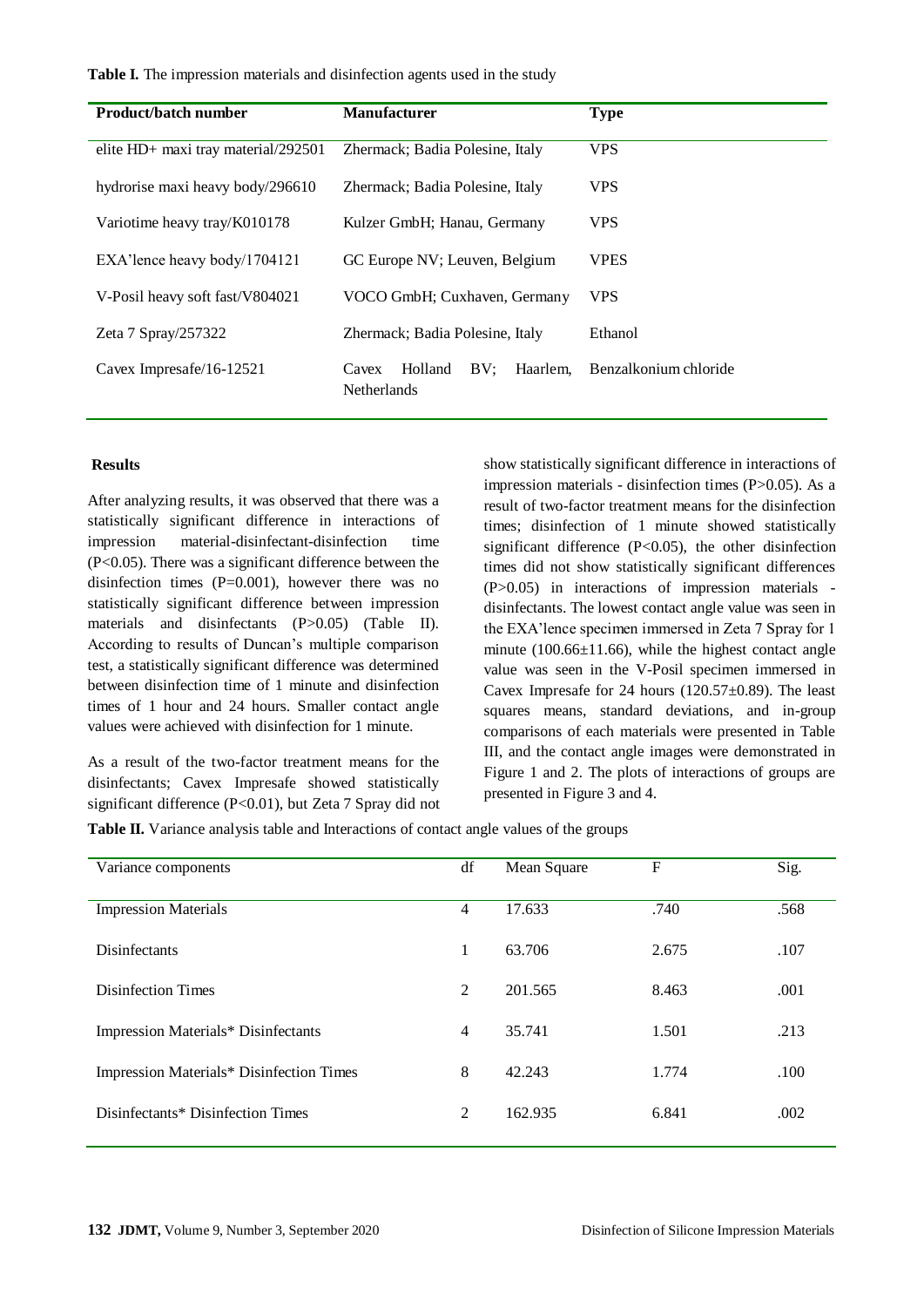| Impression<br>Times | Materials* Disinfectants* Disinfection 8 |    | 56.761 | 2.383 | .027 |
|---------------------|------------------------------------------|----|--------|-------|------|
| Error               |                                          | 60 | 23.816 |       |      |
| Corrected Total     |                                          | 89 |        |       |      |

**Table III.** Least Squares Means and Standard deviations for Disinfectants, Impression Materials and Disinfection Times.

| Disinfectants      | Impression<br>Materials | 1Minute<br>Disinfection         | 1Hour<br>Disinfection          | 24Hours<br>Disinfection | Total             |
|--------------------|-------------------------|---------------------------------|--------------------------------|-------------------------|-------------------|
|                    |                         | Mean±Std Dev.                   | Mean±Std Dev.                  | Mean±Std Dev.           | Mean±Std Dev.     |
| Zeta 7 Spray       | elite HD                | $104.84 \pm 5.23$               | 112.06±4.47                    | $109.90 \pm 2.36$       | $108.93 \pm 4.85$ |
|                    | hydrorise               | $102.25 \pm 4.36^{\ast}$ A      | $113.58 \pm 3.67^B$            | $113.69{\pm}4.42^{B}$   | $109.84 \pm 6.74$ |
|                    | EXA'lence               | $100.66 \pm 11.66$              | $108.77 \pm 3.70$              | $115.29 \pm 5.09$       | $108.24 \pm 9.11$ |
|                    | Variotime               | $112.30 \pm 1.72$               | 112.49±1.78                    | $113.59 \pm 6.13$       | $112.79 \pm 3.36$ |
|                    | V-Posil                 | $103.91 \pm 6.89^{\ast}$ A      | $113.55 \pm 2.17$ <sup>B</sup> | $115.67 \pm 3.80^B$     | $111.04 \pm 6.79$ |
|                    | Total                   | $104.79 \pm 7.06^{\ast\ast A}$  | $112.09 \pm 3.34$ <sup>B</sup> | $113.63{\pm}4.38^{B}$   | $110.17 \pm 6.38$ |
| Cavex<br>Impresafe | elite HD                | $116.45 \pm 0.59^{*b}$          | $107.98 \pm 8.08$              | $106.74 \pm 2.68$ *a    | $110.39 \pm 6.26$ |
|                    | hydrorise               | $113.76 \pm 1.57$ <sup>ab</sup> | 114.39±8.30                    | $111.90 \pm 4.10^{ab}$  | 113.35±4.82       |
|                    | EXA'lence               | $114.99 \pm 6.56^b$             | $110.23 \pm 1.28$              | $115.79 \pm 6.54$ bc    | $113.67 \pm 5.35$ |
|                    | Variotime               | $105.49 \pm 3.81^{\text{a,A}}$  | $109.15 \pm 2.51^B$            | $120.57 \pm 0.89^{c,B}$ | $111.73 \pm 7.19$ |
|                    | V-Posil                 | $108.33 \pm 6.45^{ab}$          | $110.53 \pm 0.81$              | $111.49 \pm 3.83^{ab}$  | $110.11 \pm 4.02$ |
|                    | Total                   | $111.80 \pm 5.77$               | 110.46±5.04                    | 113.30±5.89             | $111.85 \pm 5.58$ |
| Total              | elite HD                | $110.65 \pm 7.18$               | $110.02 \pm 6.26$              | $108.32 \pm 2.85$       | $109.67 \pm 5.48$ |
|                    | hydrorise               | $108.01 \pm 6.95$               | 113.99±5.76                    | 112.80±3.94             | $111.60 \pm 5.97$ |
|                    | EXA'lence               | $107.83 \pm 11.46$              | $109.51 \pm 2.60$              | $115.54 \pm 5.25$       | 110.96±7.77       |
|                    | Variotime               | $108.90 \pm 4.58$               | $110.82{\pm}2.67$              | $117.08 \pm 5.48$       | $112.27 \pm 5.48$ |
|                    | V-Posil                 | $106.12 \pm 6.45$               | 112.05±2.21                    | 113.58±4.11             | $110.58 \pm 5.44$ |
| Total              |                         | $108.30 \pm 7.27***$            | 111.28±4.29 <sup>b</sup>       | $113.47 \pm 5.11^b$     | $111.01 \pm 6.02$ |

*Means in column/row with different superscripts are significantly different at P<0.05 or P<0.01; \*:P<0.05,\*\*:P<0.01. While uppercase letters indicate the differences in the same row, lower case letters indicate the differences in the same column.*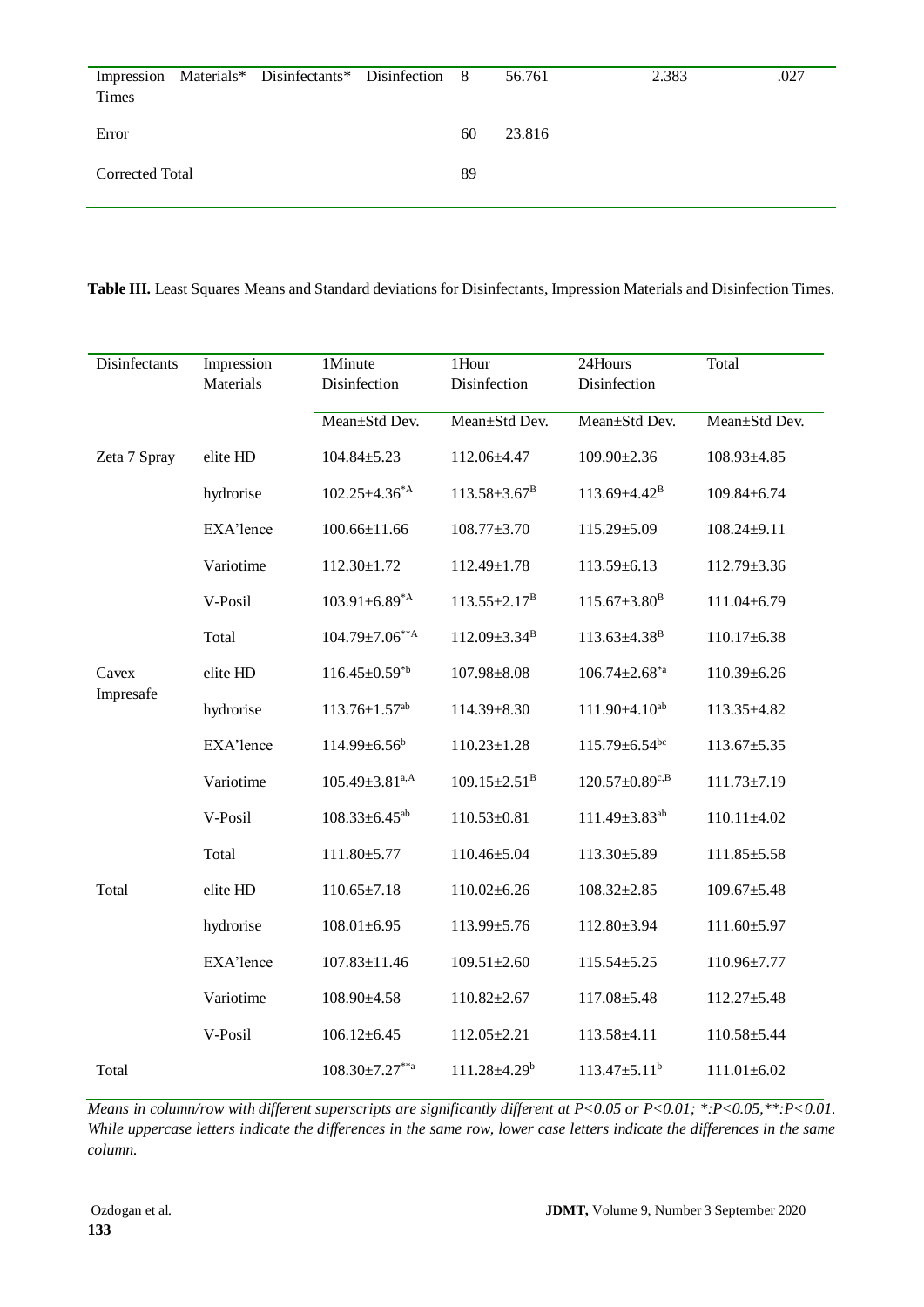

**Fig. 1.** The CA images of impression materials that have been left in Zeta 7 Spray for 1 minute.



**Fig. 2.** The CA images of impression materials that have been left in Cavex Impresafe for 1 minute.



**Fig. 3**. Plots showing contact angle changes depending on time of impression materials immersed in Zeta 7 Spray.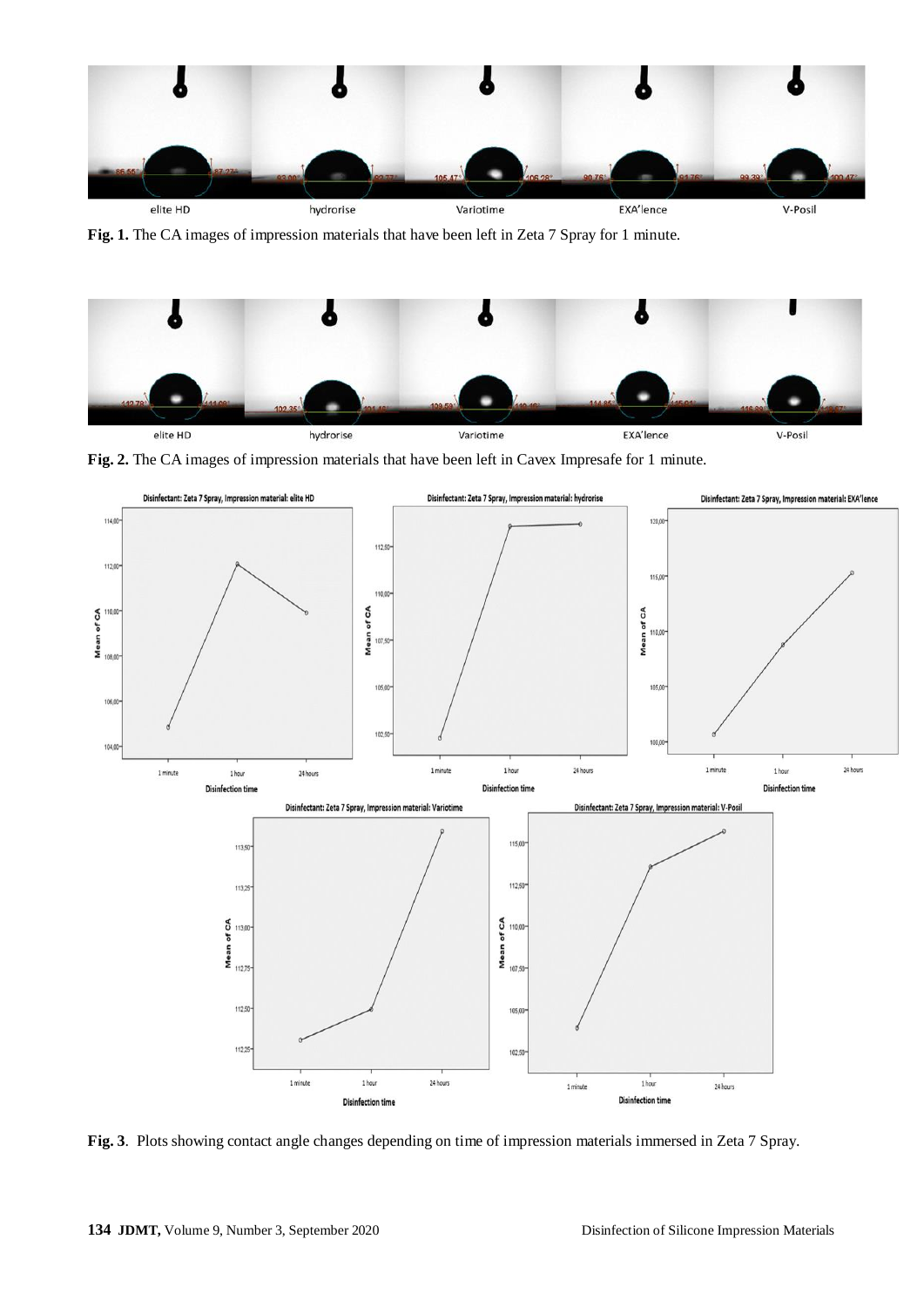

**Fig. 4.** Plots showing contact angle changes depending on time of impression materials immersed in Cavex Impresafe.

#### **Discussion:**

In this study, wettability of additional silicone impression materials, which stayed in different disinfectants for different periods of time, was evaluated. As a result of the study, since there was no difference in wettability of specimens depending on the impression material, the disinfectant type and the disinfection time, our first hypothesis that we had initially established was rejected. However, our second hypothesis was accepted since wettability of specimens decreased with increasing residence time in the disinfectant. Additional types of impression materials (VPS) are the most commonly used silicone impression materials in both fixed partial and implant-retained restorations. Since their ability to save details and their dimensional stabilities are very good, they are used in wide range of treatments. Vinyl polyether silicone (VPES) has a different composition than other elastomeric impression materials because it combines vinyl polysiloxane (VPS) and polyether (PE).

Therefore, in the present study, together with four different VPS impression materials, 1 VPES impression material was used. The manufacturers can produce impression materials in different ways according to mixing techniques, hardening times, and contents. Silicone impression materials may be in form of cartridges which are mixed manually, or which are mixed automatically by guns and machines. Since previous studies have demonstrated that surface properties of an impression material can be influenced by disinfection processes as well as the mixing method used (26, 27), the impression materials used in this study were selected as heavy body type auto mixed materials.

While a restoration is being performed, a multi-leg system comes into play and passes through many stages both in clinical and laboratory environment. While the impression phase constitutes first stage of the clinical environment of a restoration, until the last moment it will be inserted in the mouth, the restoration is continuously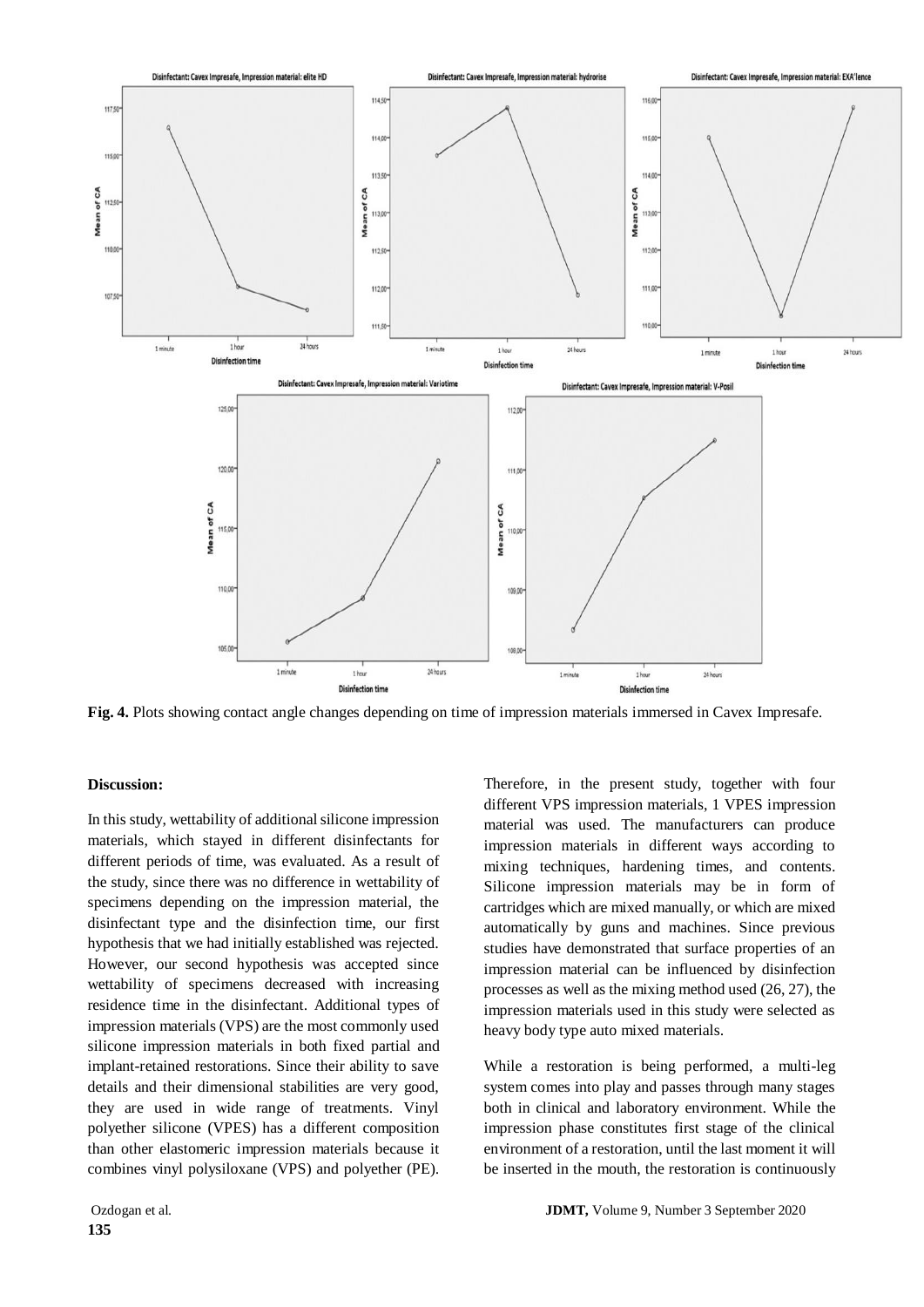transferred between laboratory and clinic. This situation leads to a circulation allowing cross-infection. In order to prevent cross-infection, it is necessary to pay attention to several disinfection procedures starting from the impression stage. Disinfecting agent type and residence time of impression in disinfectant are of great importance in terms of preservation of physical properties of impression material. At the same time, the effect of disinfection on wettability of impression materials is another critical issue because wettability is known to directly affect size and number of air bubbles that may occur in plaster model poured from the impression (28). Many studies have been investigating wettability of impression materials and effects of different disinfection and surface treatments on contact angle of impression materials. As a result of disinfecting the impression materials with low viscosity in 2% glutaraldehyde disinfectant for 30 minutes by the immersion method, Lepe et al (26) indicated a slight decrease in wettability of impression materials. Blalock et al (15) used a hypochlorite-based disinfectant in their study. They determined that wettability of both heavy and wash types of VPS impression materials decreased with increasing exposure times to the disinfectant. Kang et al (29) preferred quaternary ammonium-based and chlorinebased disinfectants for disinfecting VPS materials in their study and stated that the chlorine-based disinfectant was more advantageous in terms of wettability. Milward and Waters (30) evaluated effect of disinfection procedures on wettability of VPS impression materials and reported that short-term disinfection by immersion significantly reduced wettability. In their study, Kotha et al (31) evaluated five different VPS materials in terms of chemical disinfection, autoclave sterilization, and microwave sterilization, and stated that all three methods did not cause any significant difference in the wettability of the impression materials. Al Zain (32) investigated the wettability of VPS and polyether specimens, disinfected with 0.5% glutaraldehyde spray. In this study, impression materials disinfected with 0.5% glutaraldehyde were observed to have lower contact angles at 0.5, 1 and 2 minute measurement points than not disinfected specimens, and therefore 0.5% glutaraldehyde was recommended to use for disinfecting the tested impression materials. Lad et al (33) concluded that disinfecting silicone and polyether impressions with 2% glutaraldehyde by a 10-minute spray did not cause a significant change in wettability. In this study, it was shown that disinfection process performed with two different disinfectants and for different periods of time led to changes in contact angles of VPS and VPES impression materials, and depending on the increase in the disinfection time, an increase in contact angles, thus a decrease in the wettability of the impression materials occurred. This situation supports the data in the literature.

**136** JDMT, Volume 9, Number 3, September 2020 Disinfection of Silicone Impression Materials

We think that the statistical differences between both disinfectants are due to differences in ethanol and benzalkonium contained in the active ingredients of disinfectants. We interpret that disinfection time affects differences significantly, as it causes deterioration in the surface of the material as the duration of disinfection increases, or due to the decrease in wettability due to adverse effects of surfactants on the surface of additional silicones. Especially the fact that the 1-minute disinfection time shows lowest contact angle values and the statistical differences with the following times support this view. At the same time, it shows that disinfection time in all interactions between groups causes statistical differences, and that disinfection process to be applied for impression materials should be limited to 1 minute in order not to negatively affect wettability. Menees et al (9) compared wettability of seven different elastomeric impression materials during polymerization by measuring their contact angles with saliva and water drops. VPS and hybrid materials modified with new surfactants showed a decrease in contact angle in measurement with water. In their study, Karaaslan et al (34) compared dimensional changes and wettability of three impression materials, to be VPES, VPS, and PE, with each other. Although best properties of VPS and PE impression materials were combined and a new hybrid impression material called VPES was introduced, the wettability of VPES was not higher than that of VPS. In our study, no significant difference was found between the wettability of the used VPS and VPES impression materials, and this result supports the results of Karaaslan et al (34). The lack of difference between impression materials may be due to the fact that all impression materials are additional type silicone and their surface wettability is similar to each other. However, the VPES impression material immersed in Zeta 7 Spray showed the lowest contact angle values even though there was no statistical difference. We believe that this is due to the hybrid formula depending on the polyether in the material.

One of the limitations of this study is that while the effect of the disinfection process on wettability of the impression materials is evaluated in the study, the effect on roughness of the specimens is not included in the study. Another limitation that could be discussed is that while VPS and VPES type impression materials are examined, polyether impression materials are not included in this study as a separate group. In future studies, application time of disinfectants can be changed, and roughness and microbiological tests can be used to support data on the effects of disinfectants on impression materials.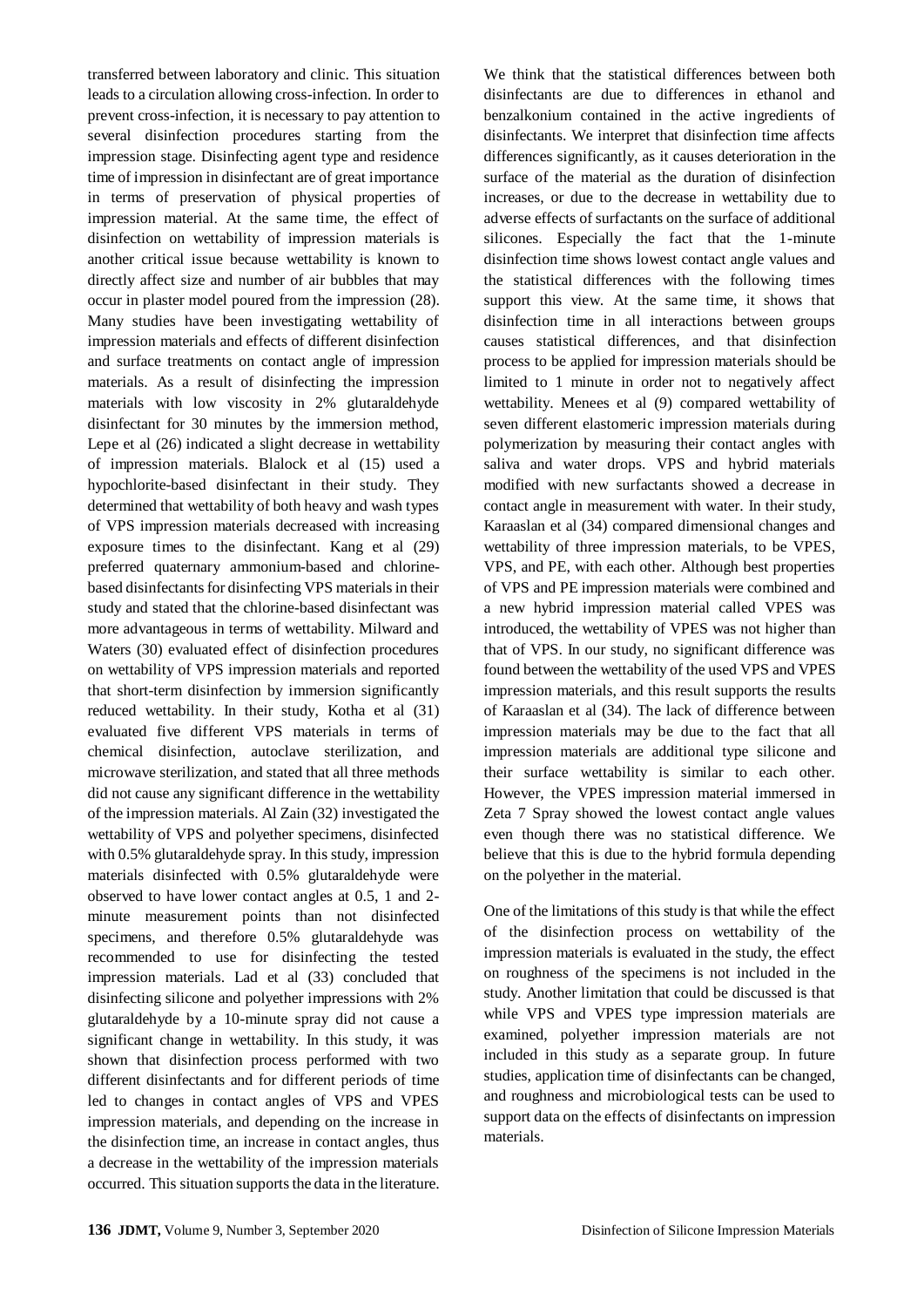#### **Conclusions**

Within the limitations of this study, following conclusions were reached:

1. The disinfection process did not lead to a significant difference between contact angles of four different VPS and 1 VPES impression materials.

2. The effects of disinfecting agents of two different chemical formulas on wettability of impression materials did not display a difference.

3. The effect of disinfection time on wettability of impression material is important. The 1-minute disinfection process has the lowest contact angle values for all groups and displays a statistically significant difference compared to disinfection process for 1 hour and 24 hours.

#### **Acknowledgements**

The authors would like to thank ZHERMACK, GC, KULZER, VOCO and CAVEX for their contribution to the study.

The authors are grateful to Memiş Özdemir for his assistance with statistical analysis.

#### **Conflict of interest**

Authors declare that they have no conflict of interest.

#### **References**

1. Phillips RW. Skinner's Science of Dental Materials, 7th ed. Philadelphia: W.B. Saunders Co; 1973.

2. Chen SY, Liang WM, Chen FN. Factors affecting the accuracy of elastomeric impression materials. J Dent. 2004; 32(8): 603-609.

3. Craig RG. A review of properties of rubber impression materials. J Mich Dent Assoc. 1977; 59(1): 254-261.

4. Anusavice KJ, Phillips RW. Phillips' scinece of dental materials. 10th ed. St. Louis: Elsevier; 2003, p. 157-164.

5. Lorren RA, Salter DJ, Fairhurst CW. The contact angles of die stone on impression materials. J Prosthet Dent. 1976; 36(2): 176-180.

6. Lacy A, Treleaven S, Jendresen M. The effect of selected surfactants on the wetting behavior of gypsum die stone on impression materials. CDA J. 1977; 1(1): 36- 40.

7. Burgess JO. Impression material bases. Inside Dent. 2005; 1(1): 30-33.

8. Sakaguchi RL, Powers JM. Craig's restorative dental materials. 13th ed. St Louis: Elsevier; 2011, p. 278-283.

9. Menees TS, Radhakrishnan R, Ramp LC, Burgess JO, Lawson NC. Contact angle of unset elastomeric impression materials. J Prosthet Dent. 2015; 114(4): 536- 542.

10. Lee D-Y, Oh Y-I, Chung K-H, Kim K-M, Kim K-N. Mechanism study on surface activation of surfactantmodified polyvinyl siloxane impression materials. J Appl Polym Sci. 2004; 92(4): 2395-2401.

11. Melilli D, Rallo A, Cassaro A, Pizzo G. The effect of immersion disinfection procedures on dimensional stability of two elastomeric impression materials. J Oral Sci. 2008; 50(4): 441-446.

12. Bhasin A, Vinod V, Bhasin V, Mathew X, Sajjan S, Ahmed ST. Evaluation of effectiveness of microwave irradiation for disinfection of silicone elastomeric impression material. J Ind Prosthodont Soc. 2013; 13(2): 89-94.

13. Goel K, Gupta R, Solanki J, Nayak M. A comparative study between microwave irradiation and sodium hypochlorite chemical disinfection: a prosthodontic view. J Clin Diagn Res. 2014; 8(4): ZC42-46.

14. Sofou A, Larsen T, Fiehn NE, Owall B. Contamination level of alginate impressions arriving at a dental laboratory. Clin Oral Investig. 2002; 6(3): 161- 165.

15. Blalock JS, Cooper JR, Rueggeberg FA. The effect of chlorine-based disinfectant on wettability of a vinyl polysiloxane impression material. J Prosthet Dent. 2010; 104(5): 333-341.

16. Berg E, Nielsen O, Skaug N. High-level microwave disinfection of dental gypsum casts. Int J Prosthodont. 2005; 18(6): 520-525.

17. Davis DR, Curtis DA, White JM. Microwave irradiation of contaminated dental casts. Quintessence Int. 1989; 20(8): 583-585.

18. Chidambaranathan AS, Balasubramanium M. Comprehensive Review and Comparison of the Disinfection Techniques Currently Available in the Literature. J Prosthodont. 2019; 28(2): e849-e856.

19. Myers D. Surfactant science and technology. New York: VCH; 1988, p. 303-306.

20. Somorjai GA. Principles of surface chemistry. Englewood Cliffs (NJ): Prentice-Hall; 1972, p. 72-73.

Ozdogan et al. **JDMT,** Volume 9, Number 3 September 2020

**137**